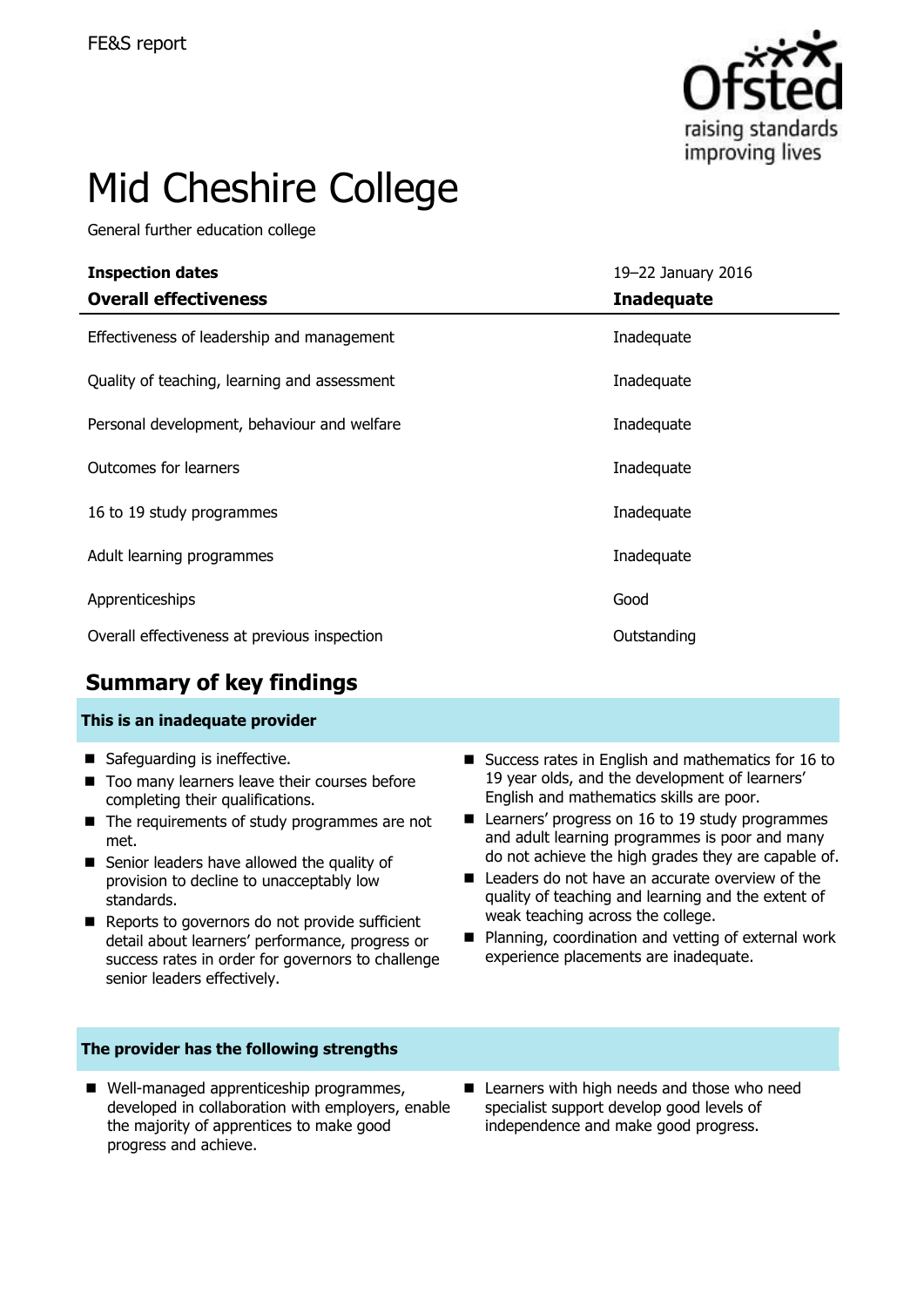# **Full report**

### **Information about the provider**

- Mid Cheshire College is a medium-sized general further education college located in Vale Royal, a rural and urban district of Cheshire. The college has two sites, one in Hartford just outside Northwich which houses the majority of provision and the Winsford site which houses apprenticeship programmes and hairdressing.
- Approximately 2,600 learners study at the college, two thirds of whom are full-time 16 to 19 year olds. A number of schools in the locality have sixth form provision and a sixth form college is located close to the college. The college offers vocational programmes of study. The proportion of learners in Cheshire who achieve five GCSEs grade A\* to C, including English and mathematics, is higher than the national average.

### **What does the provider need to do to improve further?**

- Ensure health and safety policies and procedures, including those for the vetting of external work experience placements, are fully implemented in order to keep learners safe.
- Ensure planning, coordination, vetting and evaluation of external work experience is rigorous and benefits learners.
- Meet all requirements of the 16 to 19 study programme by:
	- providing external work experience opportunities, impartial careers guidance, enrichment activities and opportunities for additional qualifications for all learners aged 16 to 19
	- ensuring learners on 16 to 19 study programmes who have not previously attained GCSE English  $\equiv$ and/or mathematics at grades A\* to C are able to improve their GCSE grades and skilfully develop their skills in English and mathematics.
- **Increase significantly the proportion of learners who successfully complete their programmes, ensuring** that learners make good progress and achieve the high grades they are capable of.
- **Monitor and closely evaluate the actions taken by senior leaders to improve provision and accelerate the** rate of improvement.
- **Strengthen quality-assurance processes for teaching, learning and assessment to ensure that leaders** have a clear understanding of the quality of provision so that swift and decisive action can be taken to tackle weaknesses.
- **Improve the quality of reports to governors; ensure governors are provided with sufficiently detailed** information regarding learners' performance, progress and success rates so that they are better placed to hold leaders and managers to account.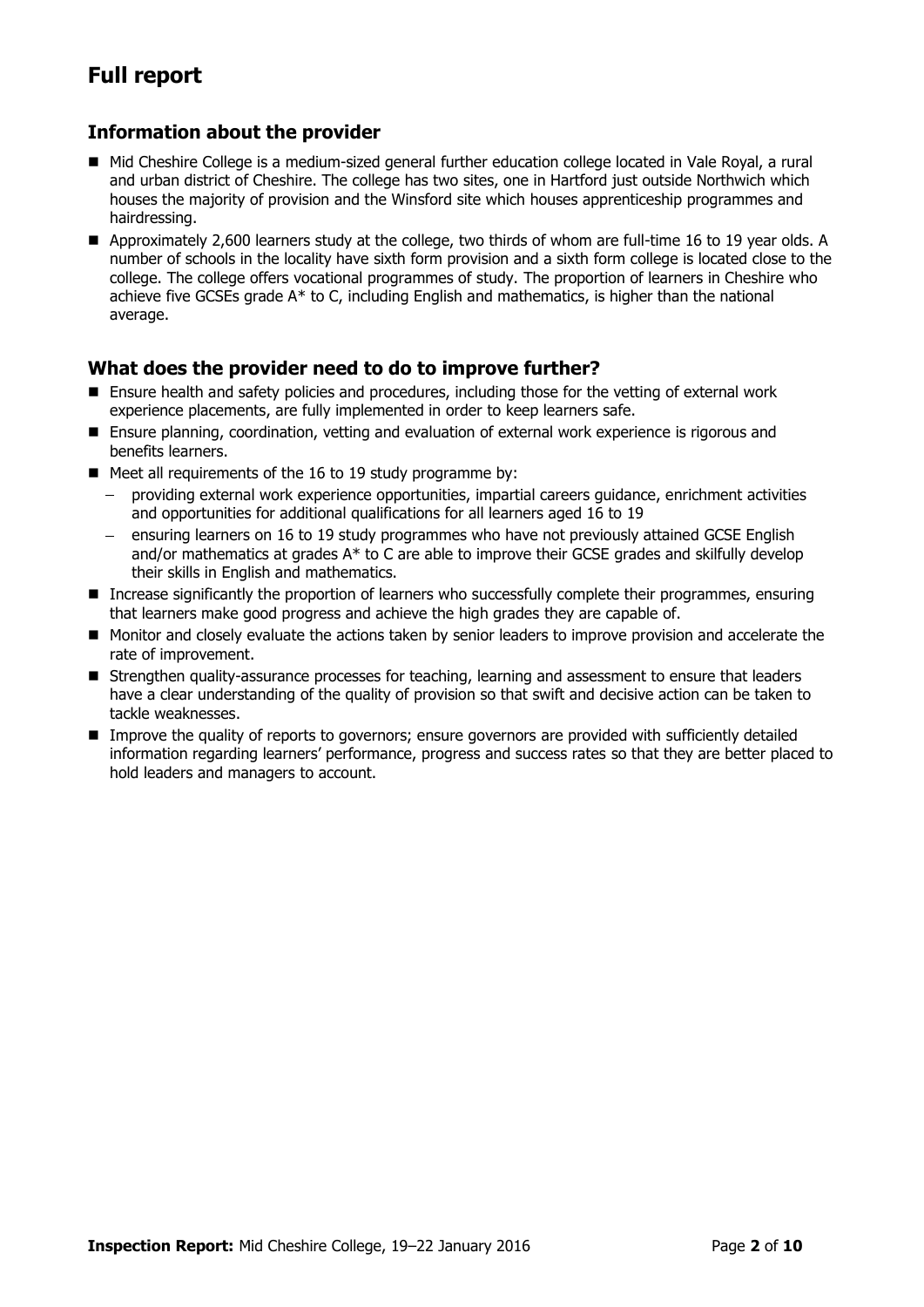# **Inspection judgements**

### **Effectiveness of leadership and management is inadequate**

- **Senior leaders and governors have identified many key areas where the college needs to improve, but** have not acted quickly enough to raise the quality of provision so that all learners make good progress and achieve positive outcomes. The proportion of learners on 16 to 19 study programmes and adult learning programmes who successfully achieve their qualifications has declined over the last two years and is poor. A new senior leadership team has started to make changes but so far has had insufficient impact on raising standards.
- $\blacksquare$  The pace of change and improvement in raising the quality of teaching and learning and improving learners' outcomes in English and mathematics is too slow. The rate of progress students make from their starting point improved in 2014/15, but it is still not good enough. Attendance targets are not challenging and learners' absences from lessons are too frequent. The quality and management of the provision varies greatly. Apprenticeship provision is well managed and outcomes for apprentices are good; however, the management of access to higher education and 16 to 19 study programmes is ineffective.
- Leaders and managers have been too slow to implement the requirements of the 16 to 19 study programme. In 2014/15 only 11 learners from approximately 600 gained external work experience. Plans to ensure that current learners complete a mandatory work placement as part of their study programme are unrealistic. The quality of teaching in English and mathematics is inadequate.
- The strategic plan sets out a clear direction for the college but the many operational plans that are intended to deliver the outcomes lack challenging targets and milestones against which leaders and governors can monitor and evaluate progress.
- Leaders do not have sufficiently high expectations of staff or learners. College targets to improve outcomes for learners lack aspiration. The performance management of teachers to ensure learners receive good teaching and learning is poor. Leaders have failed to identify the full extent of weak teaching and learning.
- Self-assessment lacks rigour. Curriculum self-assessment reports accurately identify key strengths but underestimate the scale of weaknesses. Judgements are overly optimistic. Validation panels include senior staff and governors, but too many subject areas are judged as good even when outcomes for learners are poor. This lack of challenge perpetuates weak practice and inertia; opportunities to focus timely actions for improvement are therefore missed.
- **Performance monitoring of the curriculum lacks rigour and managers fail to monitor the performance of** all requirements of the 16 to 19 study programme, which results in a poor quality of provision for learners.
- Managers collect information on learners' intended destinations but do not analyse data or use it to better support learners into higher-level courses, including apprenticeships and sustained employment.
- Managers do not adequately ensure that diversity is actively promoted across the college to enable learners to understand other cultures better and to promote the values of respect and tolerance of others. There are few cross-college events to promote diversity and lesbian, gay, bisexual and transgender (LGBT) learners have no voice.
- The college has strong links with employers and other stakeholders. Managers with responsibility for employer engagement work well with employers and stakeholders to shape the curriculum, which is responsive to local and regional employment needs. Apprenticeship provision is extensive and meets learner and employer needs well.

### $\blacksquare$  The governance of the provider

- Governors are highly committed to their roles; the governing body has been refreshed with many new governors recently appointed. The governing body now has a range of skills and expertise including finance, education and human resources. However, senior leaders do not provide governors with the information needed to use their skills effectively. Many reports to governors provide an overly positive view of the college, particularly in relation to learners' performance, progress and success rates.
- Governors and senior leaders have recently developed a process to increase the rigour and effectiveness of their scrutiny of the college; however, this has not had an impact on improving standards.
- **The arrangements for safeguarding are not effective**
	- Appropriate policies and processes are in place but are not implemented fully. Arrangements to promote health and safety in classrooms and workshops are effective, but senior leaders do not pay sufficient attention to wider health and safety risks to keep staff and learners safe. Fire regulations are not upheld, risk assessments for external visits by learners are not sufficiently robust, safety issues are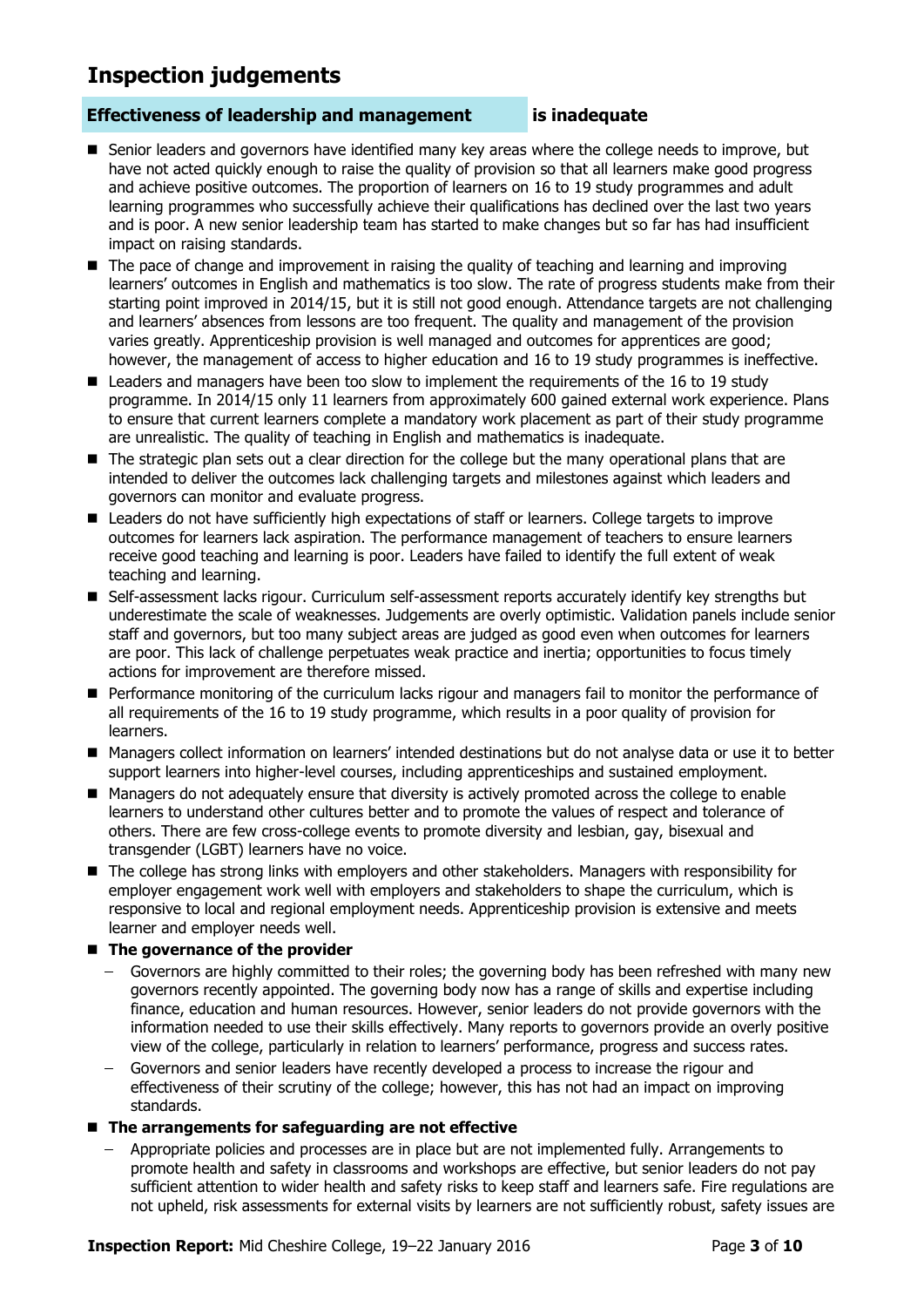not always followed up and rectified in a timely manner. Too many work placements have not been adequately vetted or risk assessed.

- The college meets its statutory duties to protect learners from the risks of radicalisation and extremism. However, this is duty is not reinforced consistently well across all areas of the college. For example, in terms of staying safe online, websites accessed by learners are not always sufficiently checked for offensive content.
- The college supports and protects vulnerable learners such as looked after children and those with mental health issues very well.

### **Quality of teaching, learning and assessment is inadequate**

- **The quality of teaching, learning and assessment varies greatly across subjects, levels and types of** provision, with too much being inadequate. Learners on 16 to 19 study programmes, the largest type of provision, and adults, make slow progress in improving their skills, knowledge and understanding. The development of learners' study skills is very weak. For example, lessons to train teaching assistants do not provide learners with the skills that are necessary to be a successful education practitioner.
- Teachers' expectations of what learners can achieve are too low and, consequently, only a minority of learners meet or exceed their minimum targets. Teachers do not challenge learners well enough, which results in low-level disruption and poor behaviour in a minority of lessons. Attendance during the inspection was low in a significant proportion of lessons.
- Teachers fail to assess learners' progress in lessons well enough, and too few check carefully enough that learners have a secure understanding of a topic before moving on, leaving learners with significant gaps in their knowledge.
- Learners, particularly on 16 to 19 study programmes, do not have sufficient opportunity to develop essential employability skills to prepare them for work and life beyond college.
- Teachers' feedback on learners' assessed work does not provide sufficient detail on how learners can improve their work. Errors in spelling, punctuation and grammar persist in learners' work because these are not systematically corrected by their teachers. Individual targets that are set for learners lack stretch and clarity, therefore making it difficult for teachers to track learners' progress effectively. As a consequence too many learners fail to make the progress they are capable of.
- Teachers are overly reliant on a narrow repertoire of teaching methods. This means that learners sometimes become disengaged or fail to develop a greater level of autonomy and control over their learning. Consequently, learners do not develop the key skills that enhance future employability or progression opportunities. Teachers' use of questioning is weak and opportunities to extend learning, deepen understanding or challenge misconceptions are often missed.
- The development of learners' skills in English and mathematics is poor. English and mathematics skills are not competently developed or reinforced through teaching or in the feedback on learners' assessed work. Attendance at English and mathematics lessons is consistently lower than in other lessons.
- Careers advice and quidance are inadequate. Too few learners and apprentices are provided with impartial advice and guidance to support them in making informed and accurate decisions about their next steps in education, employment or training.
- Teaching, learning and assessment for apprentices, who account for approximately a fifth of the provision, are good. Classroom-based teaching provides learners with high-quality knowledge and skills, enabling apprentices to link theory to workplace practice. Apprentices make good progress in developing commercial job-related skills while in the workplace, and the majority complete their apprenticeship programme. Highly effective partnerships with employers ensure the individual needs of apprentices and employers are met successfully.
- Learners with learning difficulties and/or difficulties and those with high needs achieve well, developing the personal and social skills needed to make good progress.

### **Personal development, behaviour and welfare is inadequate**

■ Teachers have low expectations of their learners and fail to challenge them sufficiently. Learners attempt to remedy this through independent work outside lessons. However, too many learners are unaware of targets set by teachers, and those who do know their targets are unsure if they are meeting or exceeding them. The quality and standard of learners' work varies greatly due to the lack of demand placed on them.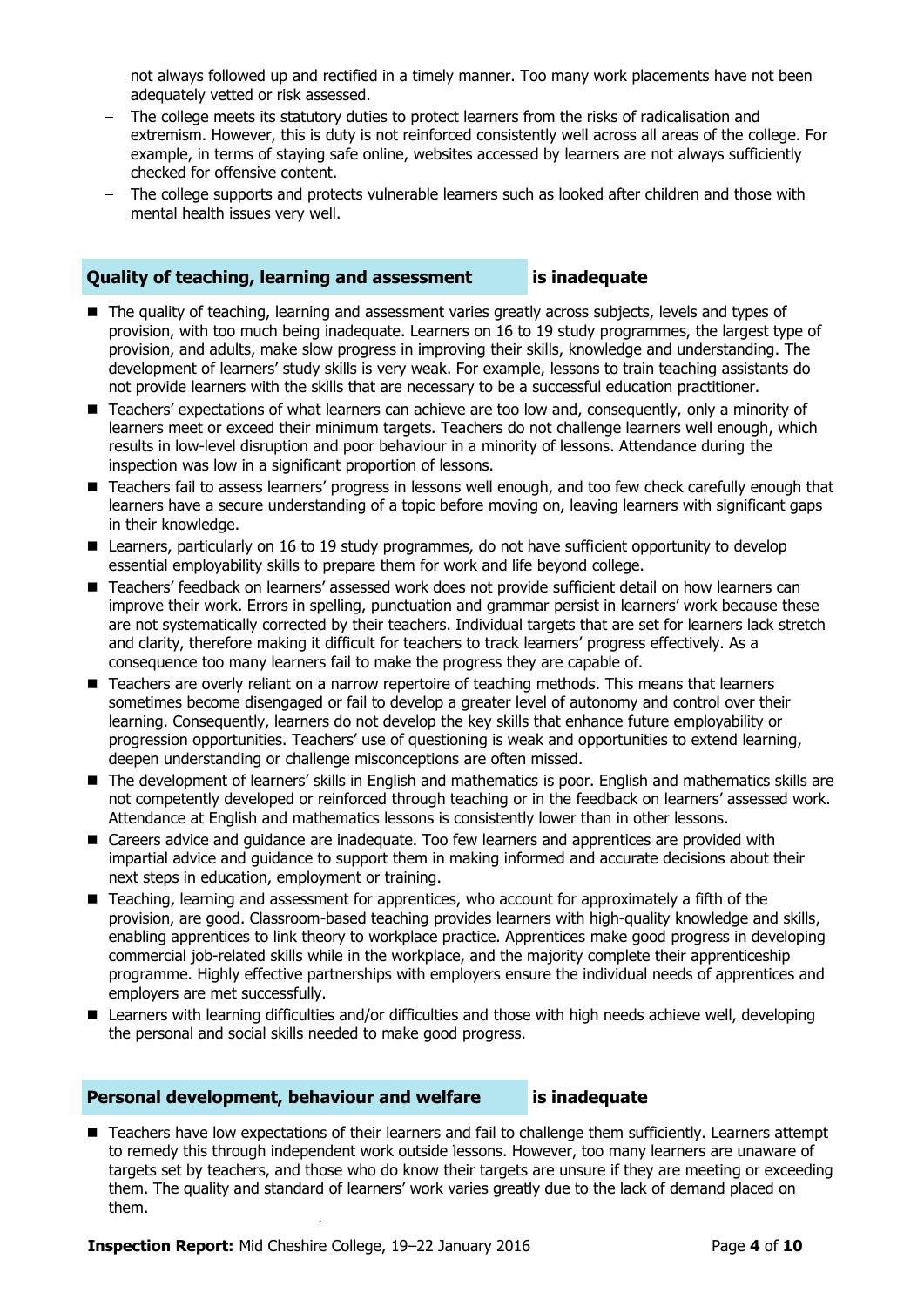- Very few learners have access to external work experience. This year, only eight learners, all from science programmes, have accessed external work experience. The college's plan for the majority of learners to attend work experience is unrealistic and relies too much on learners finding their own placements. Most learners are aware of the need to attend work experience placements but are unsure of when this will take place. The planning, coordination and evaluation of the impact of work experience lacks rigour and, consequently, is of little benefit to learners.
- Leaders do not manage risks to ensure learners are kept safe on their work placements. For example, some learners work with chemicals in environments that have not been fully risk assessed. Risk assessments are inadequate, learners are not monitored or supported while on placement and work activities are not evaluated to ensure they are appropriate.
- Learners in a few subject areas, such as art and design, develop their technical, employability and workreadiness skills well through the completion of community-based projects. Enrichment activities such as visits, trips, fundraising and leisure activities are well planned; however, opportunities for enrichment vary greatly between subject areas.
- **E** Learner induction includes an introduction to health and safety, personal safety and the promotion of inclusive values. Learners' knowledge and understanding of the threats of radicalisation and extremism and of values such as democracy and rule of law is weak. A minority of learners are unaware of fire evacuation procedures, particularly learners on evening programmes and those at the Winsford campus, as they have yet to participate in a planned fire evacuation drill.
- Careers education, information, advice and guidance are ineffective. Career and study options are not explored in sufficient depth during learners' courses; advice is not always impartial, and a few learners find out too late in their programme that they do not meet the entry criteria for progression to university.
- Attitudes to learning of the majority of learners are generally good although low-level disruptive behaviour is evident in some lessons. During inspection, attendance and punctuality were poor in a significant minority of lessons.
- **Apprentices develop high levels of self-awareness and self-confidence as they successfully develop their** technical skills in the workplace and during theory lessons at college. Apprentices develop good personal and employment skills as they work towards bespoke apprenticeships that have been developed by employers and the college; for example, apprenticeships specifically designed for the National Health Service and engineering and banking firms. Consequently, most apprentices gain sustained employment or promotion.
- **Provision to support the most vulnerable learners is good. Referral to external agencies, where** appropriate, is swift. College recording of bullying incidents shows that almost all are related to the inappropriate use of social media. Actions to address bullying incidents are swift and effective.

### **Outcomes for learners are inadequate**

- The majority of learners on 16 to 19 study programmes, which account for almost two thirds of the provision, and adult learning programmes, make insufficient progress relative to their starting points. Because too many learners leave their programmes early, the proportion of learners successfully achieving their programmes has declined over the last two years and varies considerably between subjects, levels and ages. College internal data indicate that the proportion of learners retained on their programmes has increased slightly compared to the same point last year. Learners in two thirds of the college's provision achieve less well than those on similar provision at other colleges. The college's selfassessment report judges outcomes to be inadequate for a third of the provision for adults and for 16 to 19 study programmes.
- $\blacksquare$  Too many learners on classroom-based programmes fail to achieve the high grades they are capable of. In 2014/15, half of level 3 learners on 16 to 19 study programmes achieved or exceeded their target grades. The majority of current learners do not make the progress expected of them in lessons and, as a result, progress over time is inadequate.
- The proportion of learners on 16 to 19 study programmes who achieve functional skills qualifications in mathematics and English is low; overall success rates in these subjects, particularly at level 2, are very low. The proportion of learners who achieve GCSE English and mathematics at grade A\* to C is low and below that at similar colleges. The proportion of adult learners who achieve English and mathematics qualifications is significantly higher than those on 16 to 19 study programmes.
- Too few students progress to higher-level courses. The proportion of learners on 16 to 19 study programmes who progress to the next level of study is low; around a third of learners progress from level 1 to level 2 programmes and slightly less than half progress from level 2 to level 3 programmes.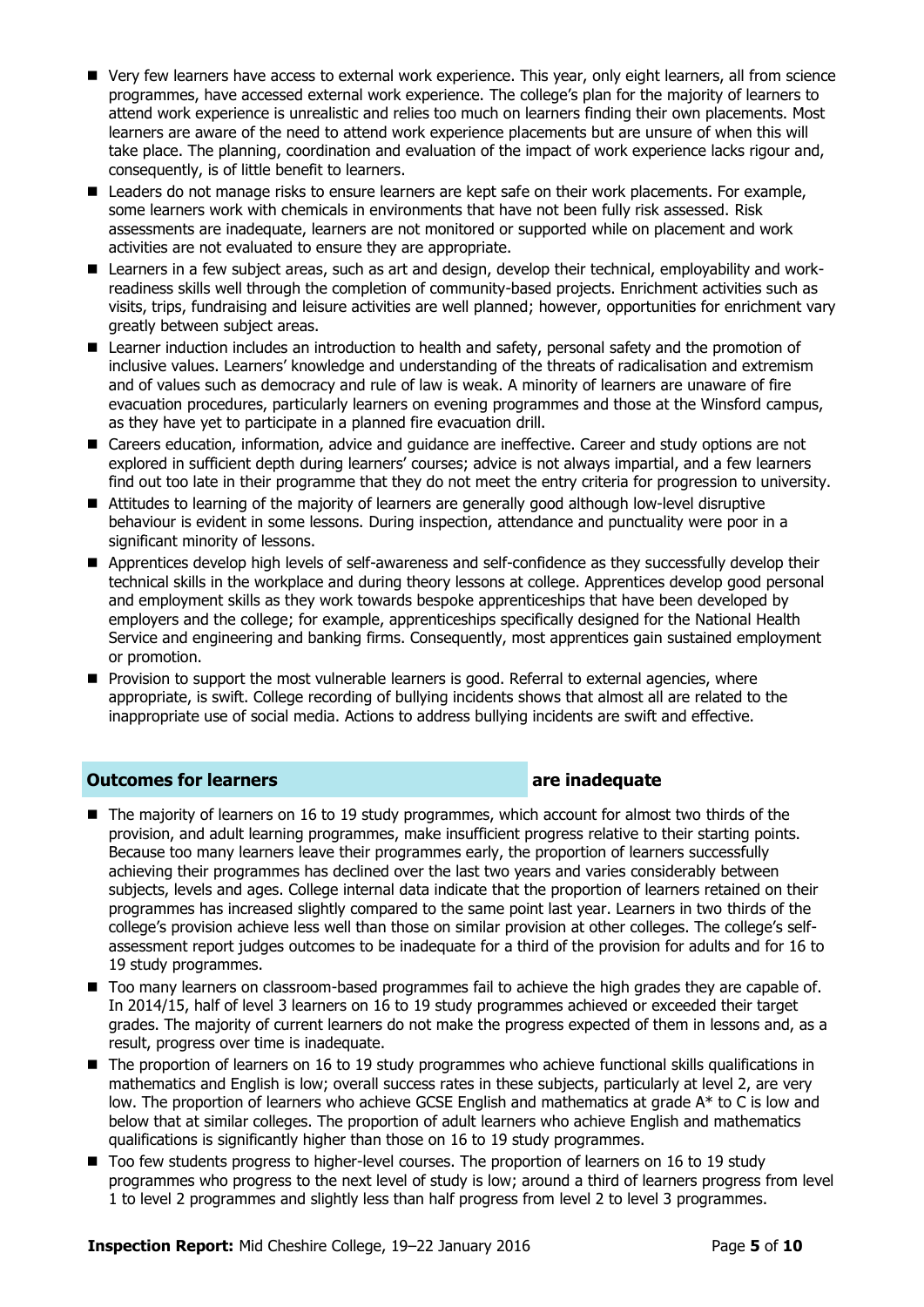- Leaders and managers do not systematically analyse data in order to evaluate destinations of all learners. Too many learners' destinations are classed as unknown. The proportion of learners on access to higher education programmes who progress to university is poor. Most apprentices progress to sustained employment or are promoted within the workplace.
- Success rates for apprentices declined in 2014/15 but remain significantly above the national average. Apprenticeship managers have clearly identified reasons for the decline and have effective actions in place to reverse the decline in success rates. Apprentices make good progress, and most achieve their apprenticeship. Apprentices produce a high standard of work which meets or exceeds industry standards.

### **Types of provision**

### **16 to 19 study programmes are inadequate**

- The college provides 16 to 19 study programmes across 10 subject areas. The largest areas include construction, health and social care and childcare, creative media and graphics. Learners on 16 to 19 study programmes account for almost two thirds of the provision.
- Leaders and managers have not yet implemented all the requirements of the 16 to 19 study programme. Very few learners on 16 to 19 study programmes benefit from external work experience placements that are relevant to their career aspirations. A small minority of learners benefit from a range of additional activities such as trips and visits that broaden their learning and skills development.
- Too little teaching and learning across all 16 to 19 study programmes is sufficiently challenging to enable learners to make good progress. Teachers' expectations of learners are low, the pace of lessons is slow and they lack challenge. Teachers do not check frequently enough that learners make the progress they are capable of. For example, teachers do not provide learners with opportunities to think for themselves or skilfully probe their answers in order to extend learning.
- As a result of weak planning, too few teachers use information about learners' starting points and, as a result, almost half of learners are working below their expected target grades. A minority of learners benefit from good teaching and learning which is purposeful and includes challenging and varied activities. Where learners are highly motivated they work well independently and improve their learning. For example, in performing arts, learners lead their own learning effectively; they work purposefully and enthusiastically in groups as they plan the production of a play.
- Too few learners make progress in improving their English and mathematics skills. Learners' progress on GCSE English and mathematics courses is slow. Teaching on vocational programmes fails to develop learners' skills in English and mathematics. Teachers do not routinely identify errors in spelling, punctuation and grammar. A small minority of learners benefit from opportunities to explore the use of English or mathematics in a vocational context; for example, in graphics lessons where learners analyse the lyrics of a song in order to create a suitable compact disc cover.
- Assessment does not clearly identify what learners need to do to improve their work or develop the accuracy of their writing. Targets are not used consistently well in order to help learners improve or make the progress expected of them.
- Attendance and punctuality are often poor and teachers do not consistently challenge lateness. Attendance has improved compared to the same point last year but does not meet college targets.
- Careers advice and quidance are ineffective. Learners receive insufficient advice on their future career opportunities. As a result, too few learners progress to their next stage of education, employment or training.

### **Adult learning programmes are inadequate**

- Adult learners account for just under a fifth of the provision. The majority of learners are on part-time courses. The remaining learners are on full-time adult classes such as access to higher education or infill into 16 to 19 classes.
- The quality of teaching and learning across the majority of full-time adult provision is inadequate. Teaching often lacks pace and challenge, learners' progress is frequently too slow and too many learners fail to achieve their full potential. Where teachers have high expectations of their learners and teaching is planned to ensure that learners' needs are well catered for, then progress is good. Instances of this quality of teaching are too rare.
- Because of weak leadership and management of adult provision, data management is weak. Leaders cannot accurately identify learner numbers. High levels of teacher turnover negatively affect learner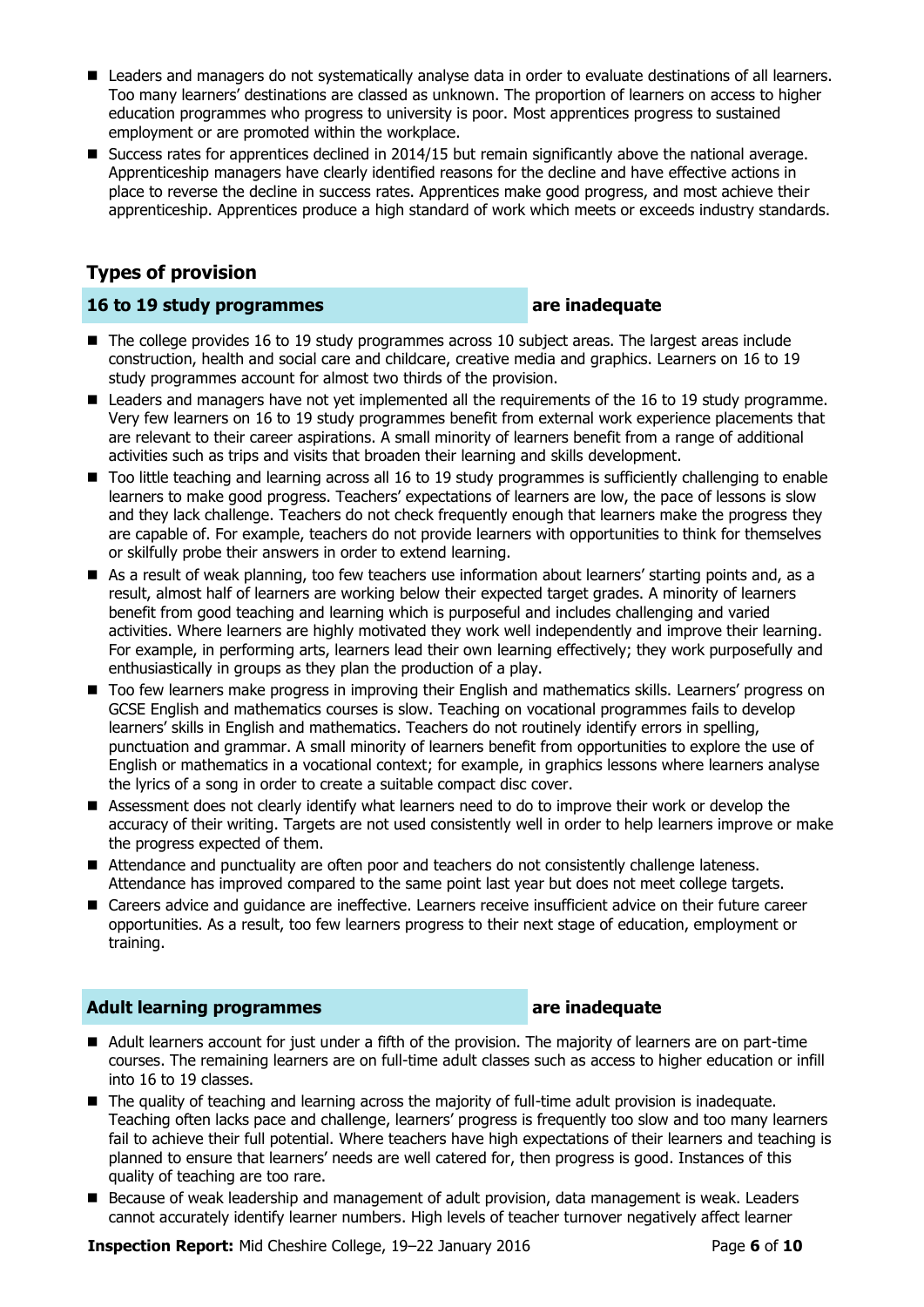progression. Too many learners leave the access to higher education course and full-time adult classes. Attendance is low in many classes and current attendance falls below the college target.

- **Expectations of what learners can achieve are too low and target setting for adults is weak.** Consequently, progress towards expected outcomes is poor. Assessment of learning is often too superficial and does not accurately identify learners' progress or learning. The quality of written and verbal feedback to learners is not of a sufficiently high standard and, as a result, learners are not challenged to achieve the high grades they are capable of.
- Too many learners on access to higher education courses are unaware of their predicted grades and do not understand their relevance when applying to university. Progression from access to higher education courses to university or higher education is low.
- Although success rates are above those for similar colleges for English and mathematics, learners are unable to demonstrate the required level of learning in the majority of English and mathematics classes. In-class assessment fails to identify sufficiently areas for learners' development in English and mathematics.
- Community and Prince's Trust courses improve the confidence and motivation of those currently struggling to overcome barriers to employment. However, progression to employment, further education or training is low.
- A very small proportion of part-time learners benefit from teaching that skilfully links the curriculum to current legislation and its impact on living in Britain today. However, this is not consistent across adult learning provision.

### **Apprenticeships are good**

- Apprenticeships account for almost a fifth of the provision with the largest proportion in health and social care and business administration. Although success rates for apprentices declined in 2014/15, managers have very effectively addressed the decline; the progress made by current apprentices is good.
- Leaders and managers work closely with employers to ensure apprenticeships meet local and national needs. Managers work in collaboration with employers, developing bespoke programmes that benefit both the learner and employer. For example, managers have worked with a local engineering manufacturer to develop a unit-based apprenticeship programme based around the rotation of job roles which include fabrication and assembly tasks. Due to the success of this apprenticeship programme, the employer is recruiting additional apprentices.
- The good development of knowledge, skills and understanding through well-planned and relevant classroom-based activities supports further development of apprentices' skills in the workplace. Apprentices apply their learning in their job roles; for example, apprentices in childcare settings share their knowledge and skills in safeguarding and health and safety with their colleagues in order to keep children safe.
- Teaching and learning in classroom-based activities are good. Teachers plan a range of high-quality activities, utilising their own skills and expertise well in helping apprentices to develop theirs. For example, engineering apprentices make rapid progress in developing new skills using hand tools, lathes and milling machines and in creating and interpreting engineering drawings.
- Assessment in the workplace is good. Well-qualified and experienced vocational assessors skilfully support apprentices to achieve their apprenticeships, setting challenging targets to extend learning and developing skills to meet industry standards. Assessors use comprehensive and highly effective reviews to help apprentices reflect on their job roles, for example skilfully using questioning to develop apprentices' problem-solving skills.
- Tracking and monitoring systems are used well; apprentices know the progress they are making and are provided with good levels of support if they are falling behind in their work. However, the development of and target setting in English and mathematics require improvement for a small minority of apprentices who make slow progress.
- The majority of apprentices gain sustained employment or promotion in their workplace. Careers guidance during and at the end of apprenticeships is insufficient and, as a result, too few apprentices progress to apprenticeships at a higher level.
- Apprentices have a basic knowledge and understanding of the risks of radicalisation and extremism and values such as tolerance and respect. However, apprentices have insufficient opportunities to develop their knowledge and understanding of cultural diversity.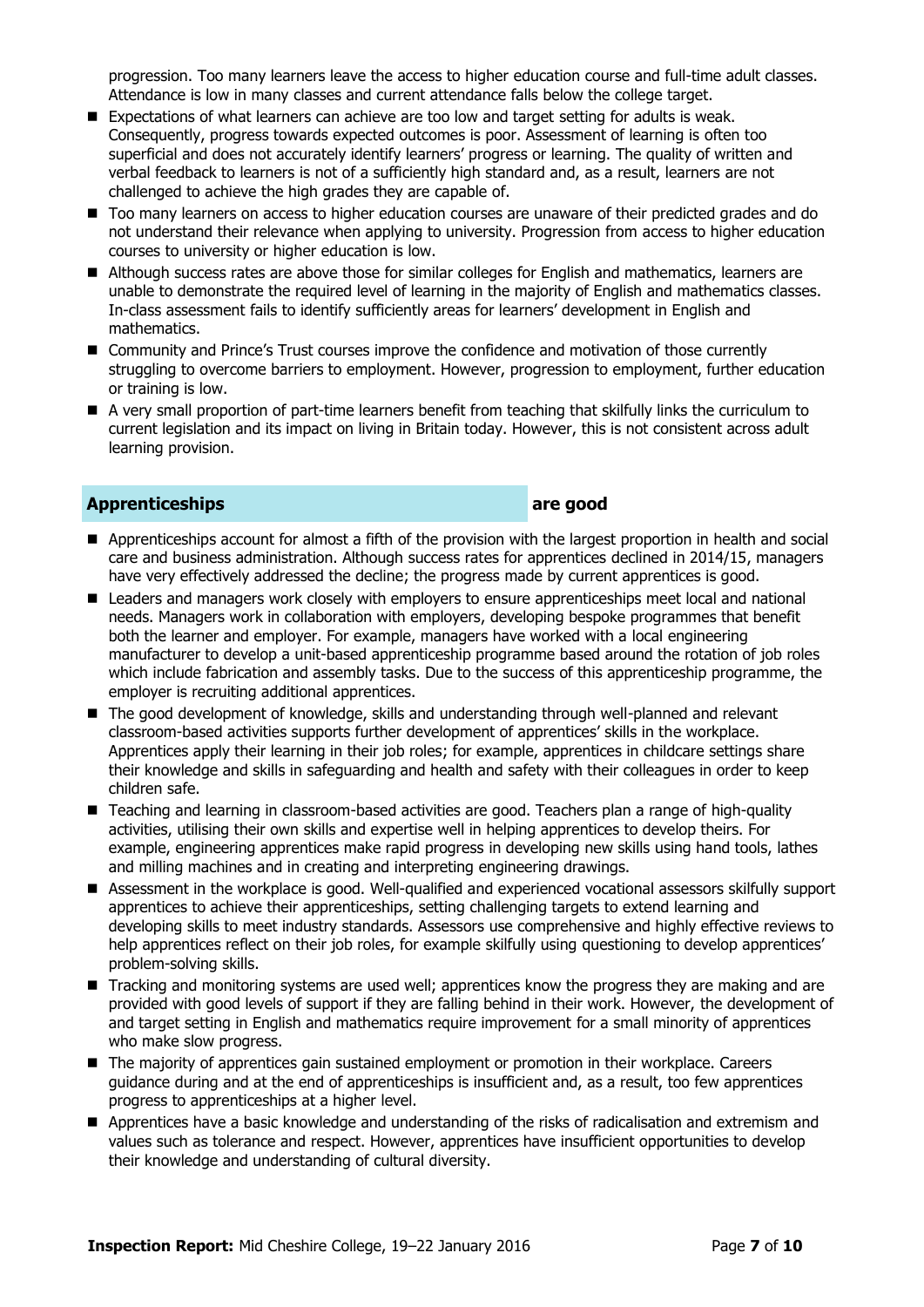# **Provider details**

| <b>Type of provider</b> |                                                                                      | General further education college |  |  |  |  |
|-------------------------|--------------------------------------------------------------------------------------|-----------------------------------|--|--|--|--|
|                         | <b>Age range of learners</b>                                                         | $16+$                             |  |  |  |  |
|                         | <b>Approximate number of</b><br>all learners over the previous<br>full contract year | 4,535                             |  |  |  |  |
|                         | <b>Principal/CEO</b>                                                                 | Mr Richard Hollywood              |  |  |  |  |
|                         | <b>Website address</b>                                                               | Midchesh.ac.uk                    |  |  |  |  |

### **Provider information at the time of the inspection**

| Main course or learning programme<br><b>level</b>               | Level 1 or<br>below                                |       | Level 2   |                 | Level 3   |          | Level 4<br>and above |       |  |
|-----------------------------------------------------------------|----------------------------------------------------|-------|-----------|-----------------|-----------|----------|----------------------|-------|--|
| <b>Total number of learners (excluding</b>                      | $16 - 18$                                          | $19+$ | $16 - 18$ | $19+$           | $16 - 18$ | $19+$    | $16 - 18$            | $19+$ |  |
| apprenticeships)                                                | 101                                                | 303   | 299       | 226             | 651       | 245      | 41                   | 194   |  |
|                                                                 | <b>Intermediate</b>                                |       |           | <b>Advanced</b> |           |          | <b>Higher</b>        |       |  |
| <b>Number of apprentices by</b><br>apprenticeship level and age | 16-18                                              | $19+$ |           | 16-18           | $19+$     |          | $19+$<br>$16-18$     |       |  |
|                                                                 | 83                                                 | 163   |           | 58              | 147       | 2        |                      | 50    |  |
| <b>Number of traineeships</b>                                   | $16 - 19$                                          |       |           |                 | $19+$     |          | Total                |       |  |
|                                                                 | 0                                                  |       |           | 0               |           | $\Omega$ |                      |       |  |
| <b>Number of learners aged 14-16</b>                            | N/A                                                |       |           |                 |           |          |                      |       |  |
|                                                                 |                                                    |       |           |                 |           |          |                      |       |  |
| <b>Funding received from</b>                                    | Education Funding Agency and Skills Funding Agency |       |           |                 |           |          |                      |       |  |
|                                                                 |                                                    |       |           |                 |           |          |                      |       |  |

**At the time of inspection the provider contracts with the following main subcontractors:**

Salma Hair and Beauty Academy

- Training Futures (UK) Limited
- Cheshire Fire and Rescue Authority
- The Neuromuscular Centre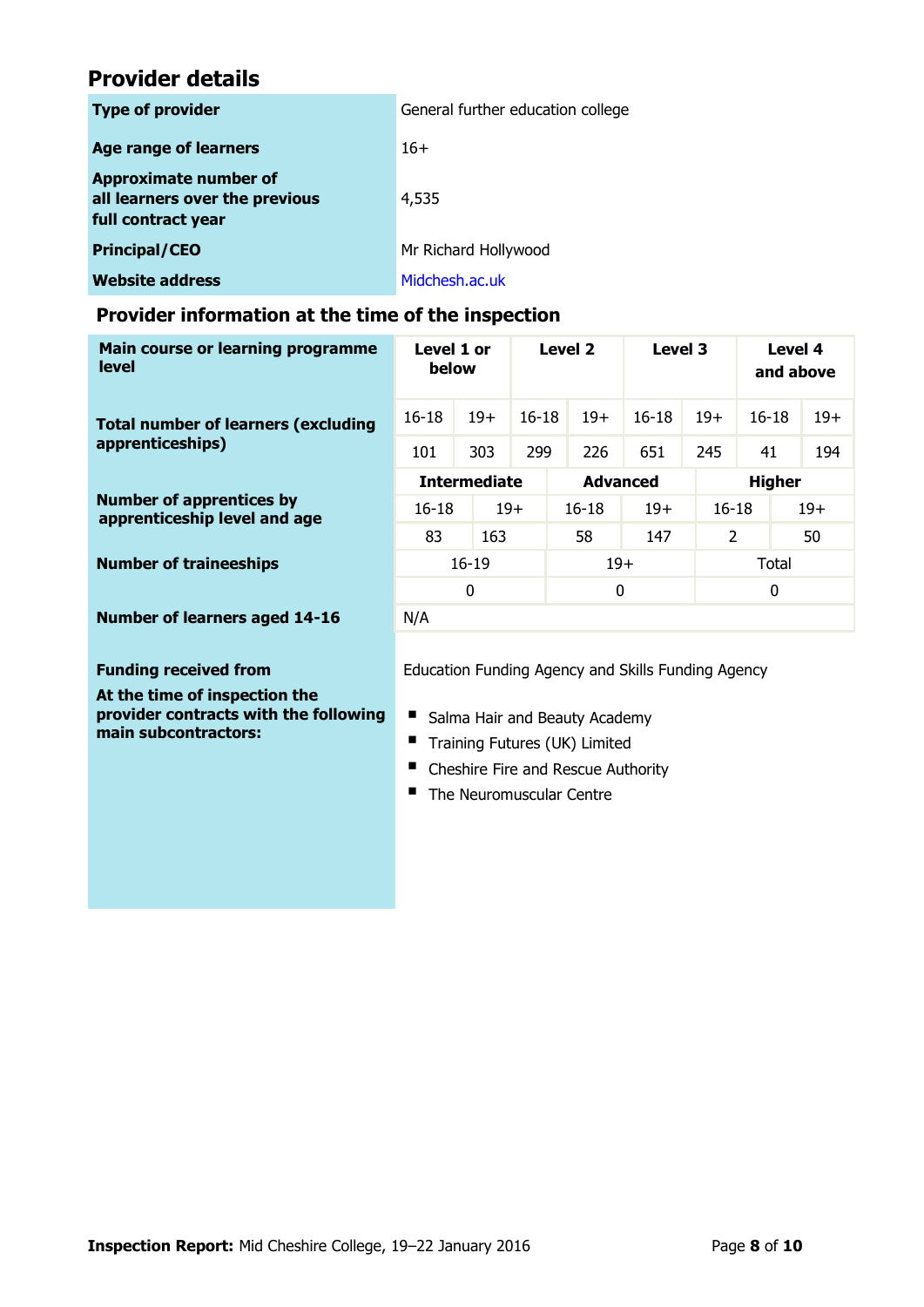# **Information about this inspection**

### **Inspection team**

| Anita Pyrkotsch-Jones, lead inspector | Her Majesty's Inspector |  |  |  |
|---------------------------------------|-------------------------|--|--|--|
| Stephen Miller                        | Her Majesty's Inspector |  |  |  |
| <b>Bryan Davies</b>                   | Ofsted Inspector        |  |  |  |
| Ruth Szolkowska                       | Ofsted Inspector        |  |  |  |
| <b>Patrick McKinley</b>               | Ofsted Inspector        |  |  |  |
| <b>Claire Maguire</b>                 | Ofsted Inspector        |  |  |  |

The above team was assisted by the director of curriculum, as nominee, and carried out the inspection at short notice. Inspectors took account of the provider's most recent self-assessment report and development plans, and the previous inspection report. Inspectors used group and individual interviews, telephone calls and online questionnaires to gather the views of learners and employers; these views are reflected within the report. They observed learning sessions, assessments and progress reviews. The inspection took into account all relevant provision at the provider.